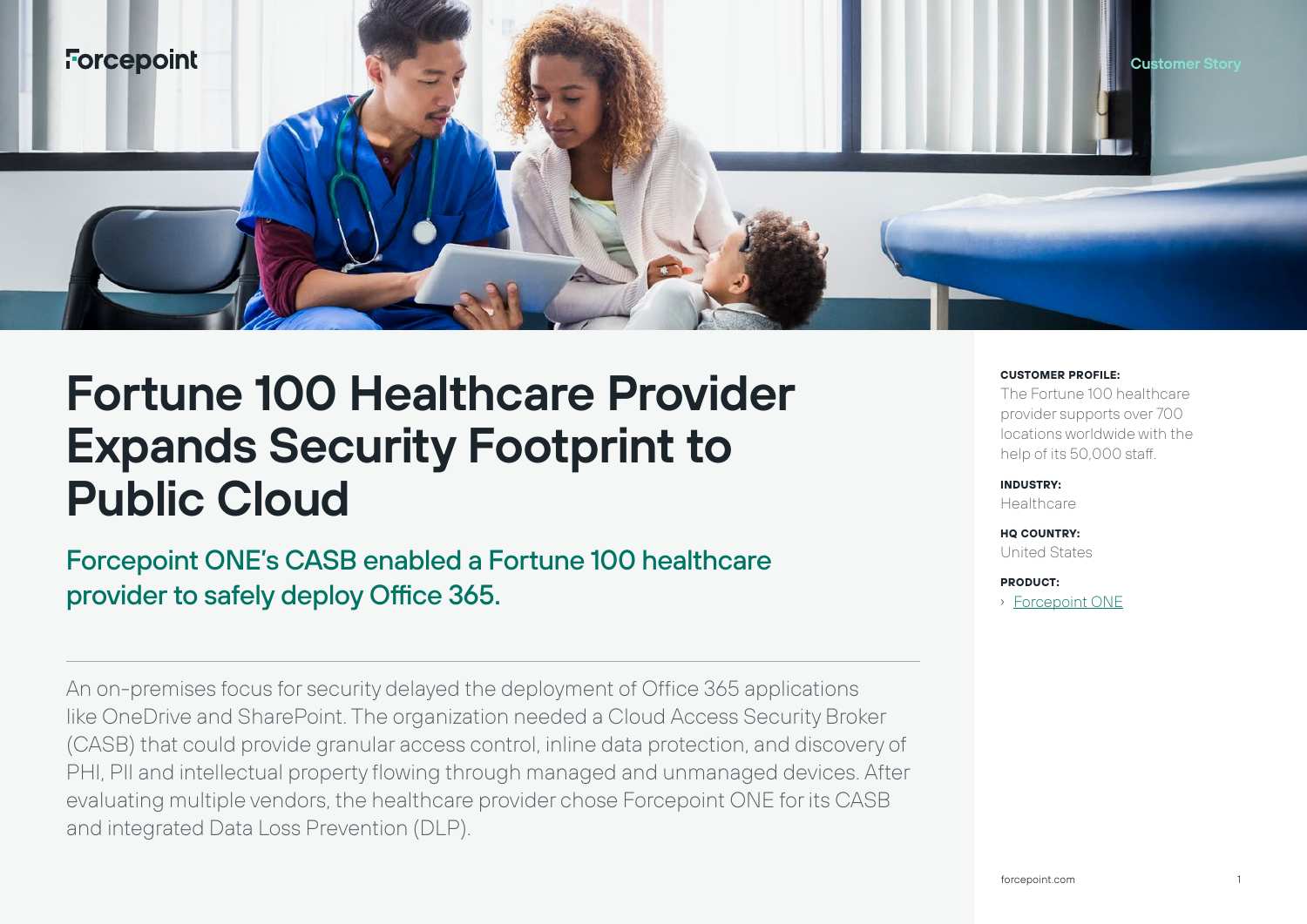# **Walking To The Cloud**

Protecting data is difficult. But securing it as it flows through tens of thousands of managed and unmanaged devices from public cloud apps? Regardless of how complex it might be, this Fortune 100 healthcare provider knew it wasn't impossible.

In a similar fashion to other organizations in its industry, the firm moved to Office 365 to boost its workforce's productivity. However its security coverage stopped the project in its tracks.

"Our existing architecture for this type of protection was an on-premises mix of NGFW, SWG, and DLP," the healthcare provider's CISO said. "It wasn't purpose-built to protect data in the cloud, and we initially thought we might have trouble integrating a new solution."

While the team had deployed Outlook, it wanted to implement tighter security controls for accessing and sharing data before it rolled out OneDrive and SharePoint. Its BYOD policy meant users across the world could interact with PHI, PII, and intellectual property from their personal devices. This opened up the healthcare provider to risks like data leakage or a breach.

Initially the company looked toward native Office 365 security controls but found that it did not provide an adequate level of data protection, especially when access was coming from an unmanaged device. After looking outside of the Microsoft suite and the solutions already in place, CASB became an attractive option.

### **A CASB that Meets All Needs**

On the heels of successfully deploying Outlook, the company wanted a comprehensive – yet easy to use – solution so it could continue with the other Office 365 applications.

"At the top of our list was usability, both for our own team and the end users," the CISO said. "We also wanted strict but seamless access control, API functionality, and the ability to discover and protect data across our managed and unmanaged devices."



# **Challenges**

- Protect PHI, PII, and corporate intellectual property flowing out of the cloud onto managed and unmanaged devices.
- Find a solution that integrates with on-premises Next-Generation Firewall (NGFW), Secure Web Gateway (SWG), and DLP from other vendors.